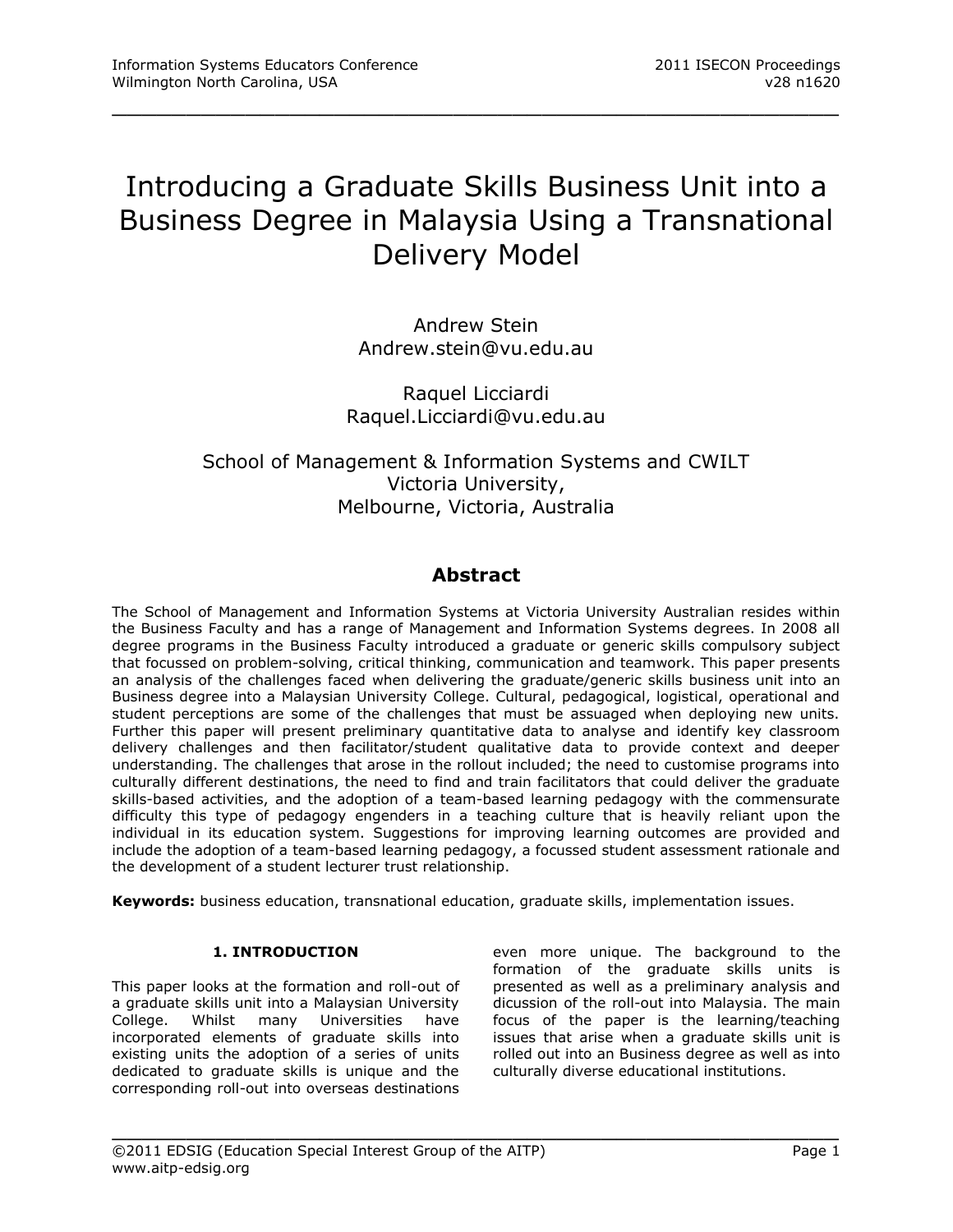Australian Universities have followed leads from England and the United States in pursuing business/educational partnerships with Universities from Asian regions. All of these programs and units were discipline based studies that eventuated in Australian qualifications being granted to students. While there is increasing demand for programs, the terminology describing the cross-border nature of delivery needs to be clarified. Knight (1997) coined Transnational Education (TNE) to distinguish international students studying overseas from those studying at home. Now trans-border education and cross-border education can almost be used interchangeably and these terms cover the whole range of models, policies, practices and programs that deliver higher education across borders. When programs are delivered cross-border many challenges need to be addressed. This paper will look at the delivery of a new graduate skills based business unit and then present the challenges that were encountered when this unit was delivered into two Malaysian destinations.

#### **2. DRIVERS OF TRANSNATIONAL EDUCATION**

A British study (Doorbar, 2005) detailed the drivers encouraging students to take up TNE in their home country namely:

- Primary motivator is career enhancement, a common global theme,
- Inability to gain entry into local universities, certainly for many undergraduates,
- Financial inability to travel overseas for education,
- Desire to continue to work while they study,
- Taking a unit in a remote location,
- Hard working, motivated, aggressive, eager to learn, and,
- Strong desire to improve English communications skills. (Doorbar, 2005)

A further driver is the strong pull of a foreign degree program with its associated kudos. Just as there are many off-shore programs there are also many models that can be followed in developing a program. Often a program is initiated by a personal contact between two academics or university officials, this is often followed by fact finding visits then a memorandum of understanding is signed with suitable due diligence studies. Once all these

steps and others are followed a binding agreement is drawn up.

\_\_\_\_\_\_\_\_\_\_\_\_\_\_\_\_\_\_\_\_\_\_\_\_\_\_\_\_\_\_\_\_\_\_\_\_\_\_\_\_\_\_\_\_\_\_\_\_\_

The final delivery model can take one of several forms (Ziguras, 1999; Patrick, 1997):

- Distance learning with interaction by fax, phone or email (Ziguras, 1999),
- On-line learning with heavy utilization of the Web, (Ziguras, 1999)
- Sandwich where students commence a degree in home locale and finish in overseas destination, (Miliszewsk, 2008)
- Postgraduate students do coursework overseas but return home to complete dissertation (Patrick, 1997),
- Off-shore delivered all in local destination whether in local or English language, and, (Xu, 2009)
- Off-shore blended both visiting and local lecturers deliver course content often supported by Web on-line learning (Stein, 2009).

Helms (2008), identifies 6 models for how educational relationships can be emulated in transnational education:

- Branch Campus-satellite campus developed issuing degrees,
- Independent Institution- developed standalone,
- Acquisition/Merger-Foreign provider purchases part/whole local institution,
- Study Centre-collaborative centre linked with local provider,
- Affiliation-plethora of public/private relationships between foreign and local institutions, and,
- Virtual-only distance education with no faceto-face contact.

The business program at Victoria University is delivered into several off-shore destinations; Kuala Lumpur, Johor Bahru, Hong Kong, Singapore, Beijing and Liaoning. The model that is followed is based upon the affiliation model described above in Helms (2008) although the relationship differs between countries and even between institutions within countries. All units have different structures with the visiting lecturer delivering between 12 and 20 hours out of the total 36 hours. All course materials are in English as are assessments. A major section of the assessment is graded by the visiting lecturer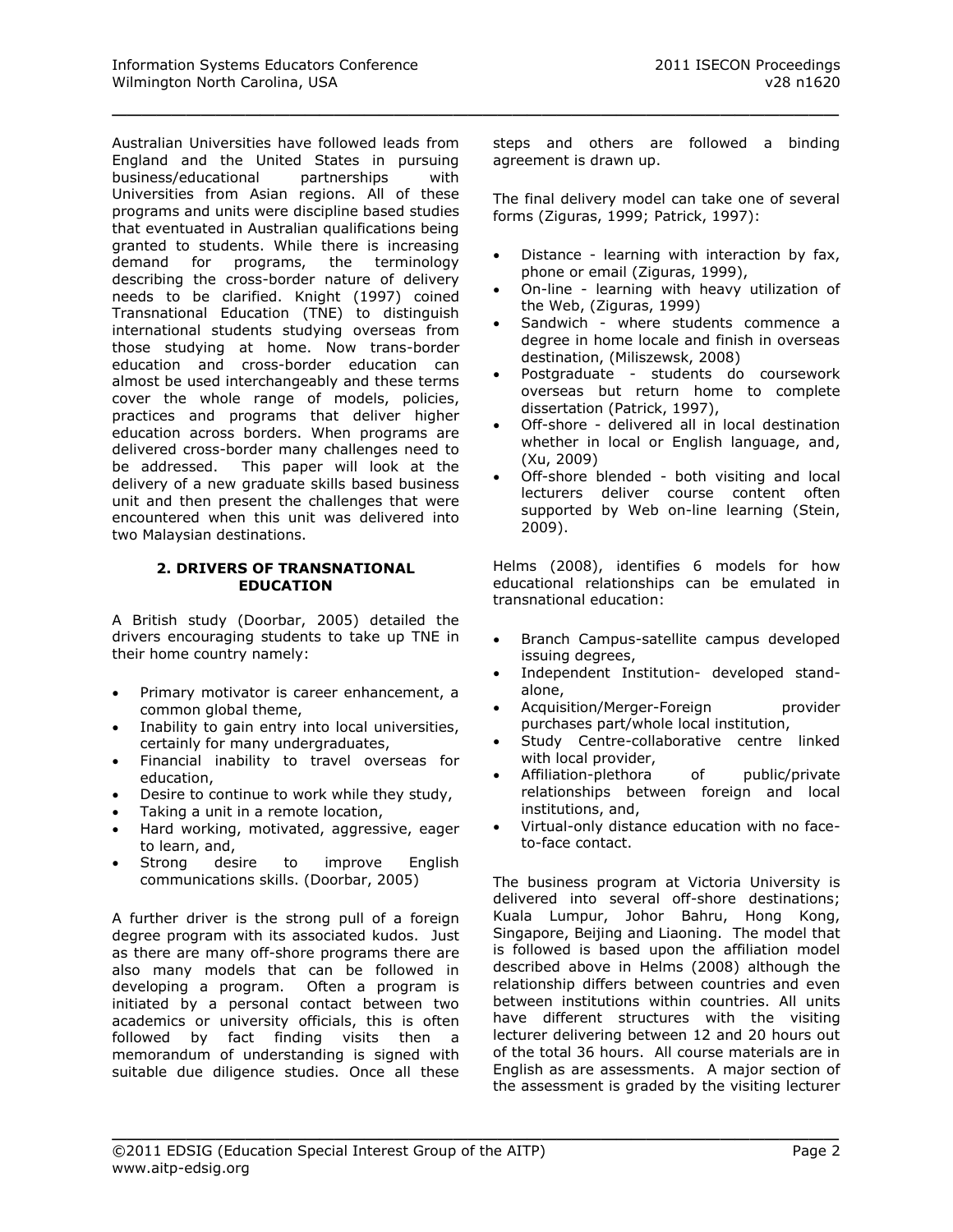but internal assessment is normally split between the visiting lecturer and the local lecturer, with moderation done by the visiting lecturer. A teaching visit can last 3-7 days with the classes running mostly at night. On-line support is provided with Blackboard providing the online learning tool platform.

\_\_\_\_\_\_\_\_\_\_\_\_\_\_\_\_\_\_\_\_\_\_\_\_\_\_\_\_\_\_\_\_\_\_\_\_\_\_\_\_\_\_\_\_\_\_\_\_\_

#### **Graduate Skills Education in the Faculty of Business at VU**

The question of teaching graduate skills at University has been at the centre of debate in Australia about the very role of universities (Kavanagh & Drennan, 2008). The growth in participation rates at University has shifted the role of the university (DEWR, 2006) from its more traditional historical role to a role that controversially encompasses vocation and internationalisation as espoused by Star and Hammer (2008). The increasing number of students attending universities also has placed an emphasis on the range of skills that universities are expected to deliver and the need to undertake enhanced graduate skills education (Green, Star & Hammer, 2009). These skills are described in many government and industry reports including one by the Business, Industry and Higher Education Collaboration Council (BIHECC, 2007; Freudenburg et al, 2009). The BIHECC (2007) report called for critical thinking, teamwork, sustainability, ethical practice and life-long learning as expected outcomes from a university business education.

A 2009 ALTC report by Rigby (2009) presented four broad graduate skills as being important in the development of the graduates at modern Australian universities; critical thinking, teamwork, ethical practice and sustainability.

*"The actual set and sub-sets of skills, values, and attributes identified as central to students' achievement by HECA (Higher Education Council of Australia), are consistently found across and within the various conceptualisations of generic skills. Although the terminology may shift from author to author, institution to institution, the content and substance of such is generally consistent and reflects contemporary concerns of a wide range of stakeholders in higher education, particularly in Australia. Of particular importance, to academic staff, industry representatives, employer's and government bodies, are critical thinking and teamwork skills, and sensitivity to sustainability and ethical practices." (Rigby, 2009, p 5)*

The Faculty of Business at Victoria University undertook a comprehensive survey of stakeholders in 2007 (VU Business Review, 2008) and implemented a major change to the curriculum offerings that was rolled out from 2008. Three core graduate skills units were introduced, one in first, second and third year. These units were termed Professional Development 1, 2 &3. They replaced three discipline based business units and started by focussing on graduate skills, namely critical thinking, problem solving, teamwork and communications in Professional Development 1 (PD1). These graduate skills units were seen as a way of bringing the incoming cohort through transition, and finally improving their "job readiness" as they graduated. The graduate skills units also responded to the wide range of student ability that the Australian university system is experiencing as a result of the increased participation rates.

The debate about graduate skills is also going on in the countries where the off-shore partners of Victoria University operate. Quek (2005) and Mohd & Saifuddin (2009) pointed to the need for Malaysian graduates to have graduate skills including leadership, teamwork, innovative skills and well as problem–solving and oral and written communication skills. Quek (2005) further explores the difference in learning styles and the ability to transfer skills from university to the workplace;

*"In the Malaysian context tertiary institutions probably need to consider the development of generic competencies in students so as to enable them when they graduate to transfer learning to the changing demands of the workplace". Quek (2005)*

# **Teaching & Learning Issues**

Pedagogy and student expectations was mentioned in almost all cases of TNE delivery (Stein, 2009; Knight, 1997; Kingston & Forland, 2008; Stier, 2006) as is team based delivery structure and lecturer/student trust issues (Michealson, 2004; Gurvinder & Sharan Kaur, 2008; Stein, 2009). Cultural customisation or intercultural competence mentioned in both Australian and Malaysian literature as well as other sources (Ziguras, 2008; Quek, 2005; Cunningham et al, 2000; Freeman et al, 2009; Grey, 2002). Matching these issues with the unit evaluation questionnaire was completed by the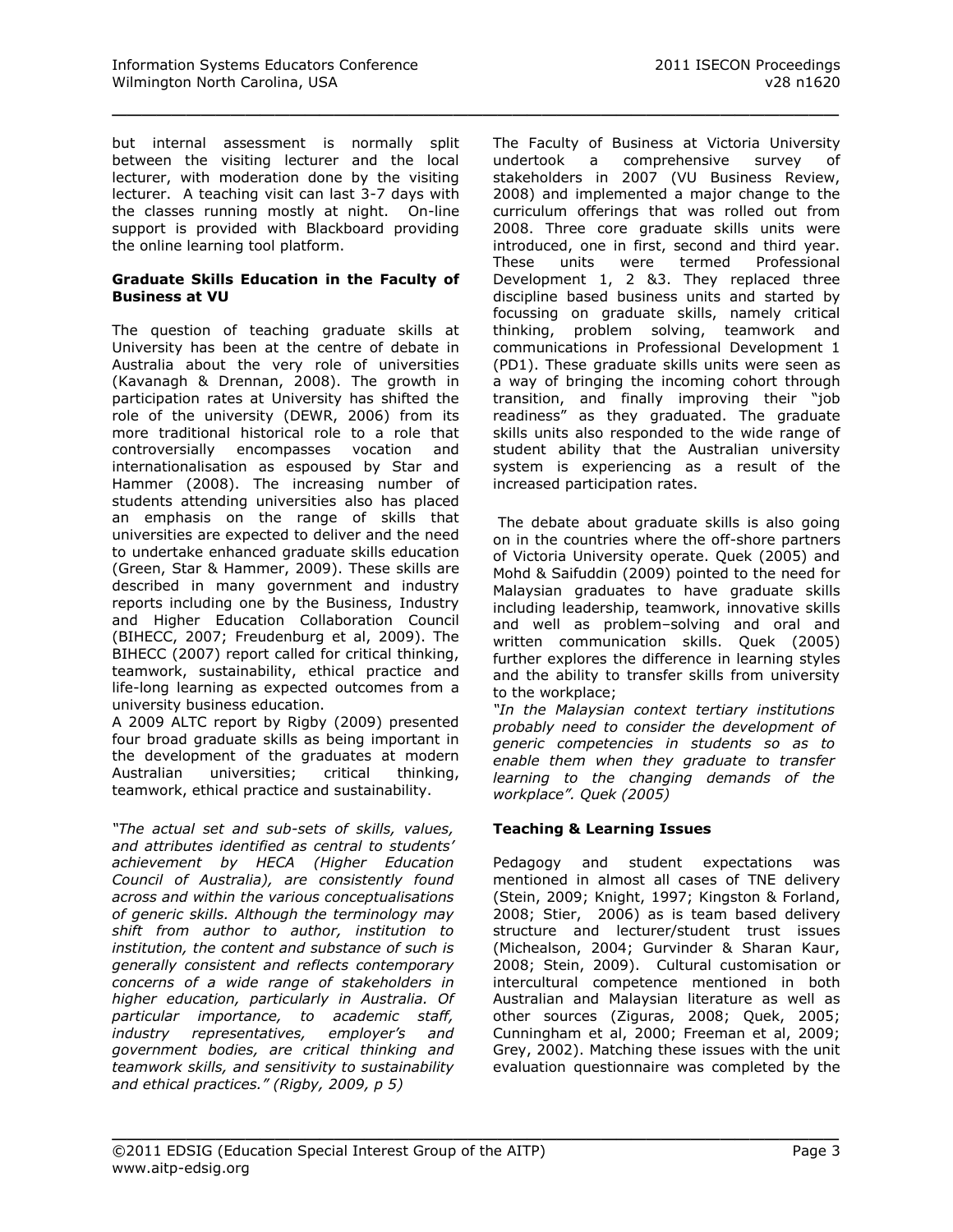visiting lecturers and is shown in Table 1. (See Appendix)

\_\_\_\_\_\_\_\_\_\_\_\_\_\_\_\_\_\_\_\_\_\_\_\_\_\_\_\_\_\_\_\_\_\_\_\_\_\_\_\_\_\_\_\_\_\_\_\_\_

# **3. RESEARCH QUESTION**

The research questions of this paper are: What are the main learning/teaching challenges in the delivery of a graduate skills-based unit into an Business degree via TNE? Both qualitative student data and quantitative data will be used to analyse a number of challenges raised in the course delivery.

#### **4. METHODOLOGY**

A range of teaching/learning issues associated with TNF was sourced from the literature and then cross-matched with the unit evaluation questionnaire and is presented in Table 1. The cross-matching was guided by the teaching experience of the visiting lecturers and supported by local staff and this allowed modification to the unit evaluation survey to facilitate a quantitative analysis of possible learning /teaching challenges from the graduate skills unit rollout.

A total of 145 students enrolled into the graduate skills unit in Sunway University College in semester 1 2009. When invited to complete the unit evaluation 135 completed the form. The qualitative data were analysed using Miles and Huberman's (1994) method of arraying data and developing themes. The quantitative data were used to generate simple tables. The modified unit evaluation survey items are in the Review Metrics column in Table 2. (See Appendix)

#### **5. FINDINGS**

# **Unit Effectiveness**

A review of the PD1 Unit in July 2009 yielded quantitative data on student perceptions of the validity and effectiveness of the unit. Table 2 presents the review metrics from the unit evaluation and the corresponding learning & teaching challenges.

The second column from the right gives the average rating for Australian student perceptions from semester 2 2009, this cohort is from the Melbourne campus and gives a comparison between a stable control cohort where the graduate skills unit has been delivered four

times as compared to the first time rollout into Sunway. The last column presents the identified challenges. Looking at the mean value responses of the four learning/teaching challenges we can analyse the effectiveness of the Sunway rollout.

Challenge one (Cultural Customisation) relates to the clarity of the course material, customisation becomes important here as understanding can be governed by the degree that the material has been customised to suit local conditions. The results in Table 2 show that student perception in Malaysia of cultural customisation was neutral to good for review metrics 1,2,3 & 4 ( $\mu$ =3.4, 3.4, 3.3).

Challenge two (Team Based Pedagogy) relates to content delivered and the degree that students perceive the team based delivery as being useful. Teamwork forms the major component of most content and as such any comment here must take team-based work and activities into account. The student perception of the team-based pedagogy was neutral to good for review metrics  $4 \& 5 (\mu = 3.5, 3.4)$ .

Challenge three (Student/Facilitator Trust Relationship) relates to the degree the facilitator understands and can develop a trust relationship with the students. This includes the strong reliance that students assign to assessment and the need for facilitators to elevate the importance of the learning process over the assessment regime. This issue showed neutral to good acceptance by the co-hort for review metrics 6,7,8,9 & 10 ( $\mu$ =3.4, 3.6, 3.5, 3.4, 3.6).

The last challenge (Facilitator Pedagogy) relates to the facilitator being able to adapt from the lecturer centred pedagogy to a more inclusive student centred facilitator model. This showed a high acceptance by the student respondents for review metric 11 ( $\mu$ =3.8). Taking these four challenges we can use qualitative student data to further explore the extent they impact the student's experience.

# **6. DISCUSSION**

#### **Cultural Customisation Challenge (Guided by Cultural/Language issues)**

The Faculty of Business programs as delivered in off-shore and Australian campuses are mandated to be equivalent in status but not necessarily identical in content or assessment.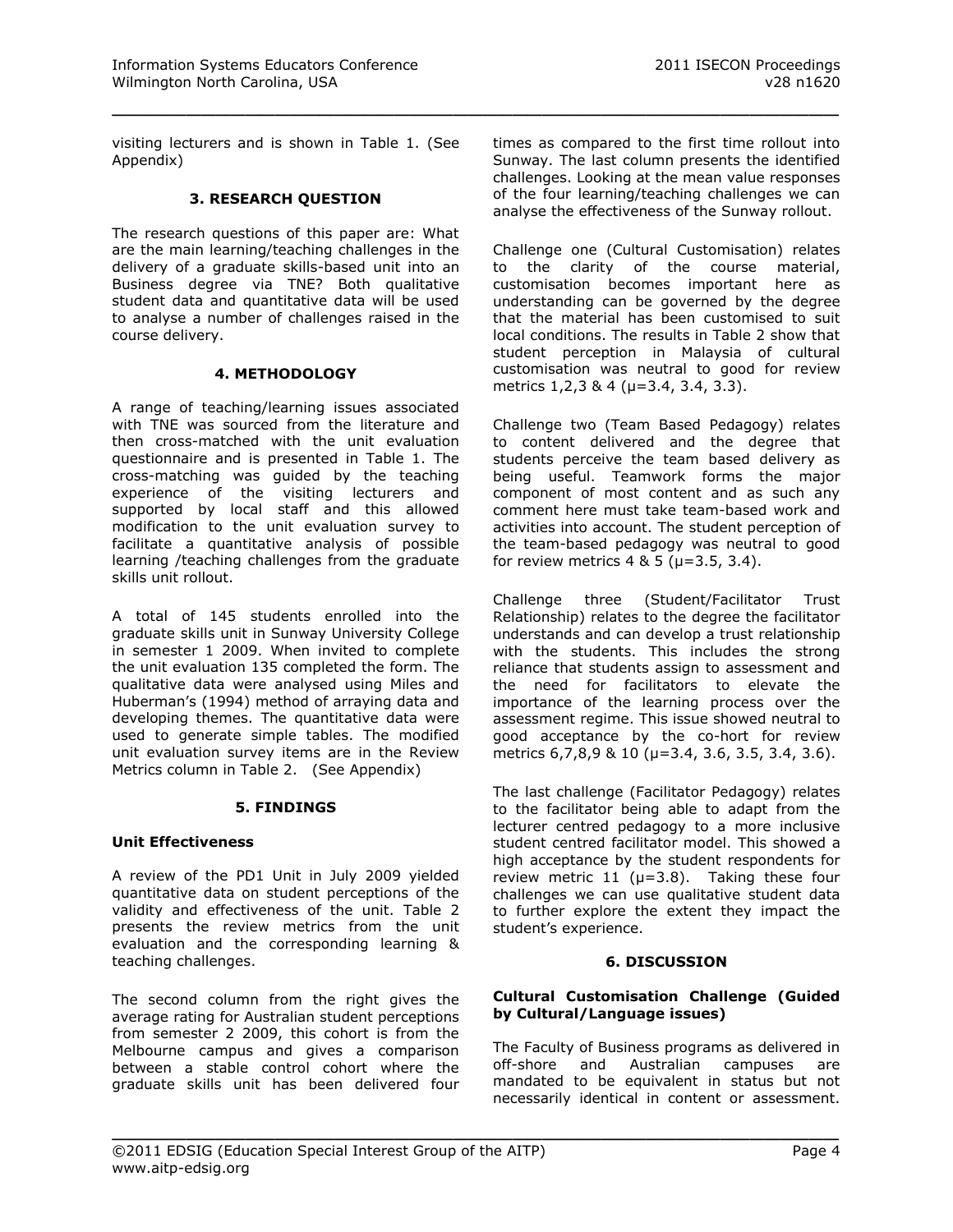This understanding allows for customisation of material for differing locations. The level of customisation in offshore locations is called into doubt by Davis, Olsen and Bohm (2000) when they found that only 28% of some 82 offshore programs had been customised. Apart from the mandating of equivalence at both Australian and offshore locations there is some question as to the level of customisation that occurs.

\_\_\_\_\_\_\_\_\_\_\_\_\_\_\_\_\_\_\_\_\_\_\_\_\_\_\_\_\_\_\_\_\_\_\_\_\_\_\_\_\_\_\_\_\_\_\_\_\_

The dilemma facing Australian educational developers and lecturers is further displayed when we consider the Australian Vice-Chancellors' Commitee comment concerning a model of acculturation (Davis and Olsen 1999 p. 99).

*"..international students, to maintain standards of academic excellence, need to adapt to the dominant culture, that is, promote the successful adjustment by international student to life and study at any Australian university, within Australia or overseas". (Davis & Olsen 1999 p. 99)*

Against this backdrop of the need to customise but maintain equivalence in educational programs the first of three Graduate Skills units was customised for delivery at Sunway University College in Kuala Lumpur and Johor Bahru. In the case of the two Sunway locations exhaustive month-long reviews of material were carried out. An example of the comprehensive customisation process is given below;

*"Suggested to a speech by Malaysia's former Prime Minister The Hon Tun Dr Mahathir Mohamad on Leadership and Management Demands in the 21st century, and the other is an article by Dr Phil McGraw on 'What Shaped You as A Person', which will be helpful in the learning in Week 1. Kindly find these articles attached" Local Lecturer - example of content customisation, December 2008.*

A further example shows how the local facilitator participated in amending the content of the Graduate Skills unit;

*Assessment 2A: A discrepancy in the duration of the activity. Since this is an initial exercise which might prove to be "Challenging" for students as it is going to move away from the way they have been taught in the past, it might require more time than less - the WebCT states ½ hour whilst*  *the BFP outline indicates 45 minutes. May I suggest an initial 40 minutes and then a further extension of 5 mins by the visiting facilitator?" Local Facilitator, as an example of process customisation, December 2008*

The unit's Blackboard site was modified and then this material was delivered to the co-hort. Some typical changes included replacing some readings with more culturally aware and localised readings as well as including some Malaysian specific business issues. It is important that the local lecturer is confident in the material they are to deliver and extra time is allocated to better prepare the local lecturer before the unit runs for the first time. Whilst customisation occurs well before delivery, the local lecturer is additionally relied upon to add local context to the theory "on the go". The cultural difference in the operation of Asian to Western business (Ziguras, 2008) is an important consideration. Whilst much effort is made to facilitate the knowledge transfer from visiting lecturer to local lecturer knowledge transfer between visiting and local lecturer needs to be managed.

#### **Team-based Pedagogy Challenge (All of us are smarter than one of us-Japanese proverb or I am because we are - Ubuntu)**

Of the four main graduate skills that make up many of the activities and indeed the whole premise for the Graduate Skills initiative at Victoria University teamwork presents the most complex set of problems for the curriculum designers as well as for delivering this unit into overseas destinations. The complexity comes about at many levels; non-familiarity with teamwork learning educational pedagogy by overseas students, uncertainty of teamwork assessment procedures, blurring of the edges between team and individual goals and finally necessity to form multi-disciplinary, multicultural teams. The teamwork challenge also raises the issue of student's confidence in being an active member of a good team:

*"My English gradually improving; my team members ask, "What do you think?" and I become confident to give my opinion. It took 4 – 5 weeks to get confident in my team." International student commenting upon teamwork from a focus group study conducted December 3rd 2009.*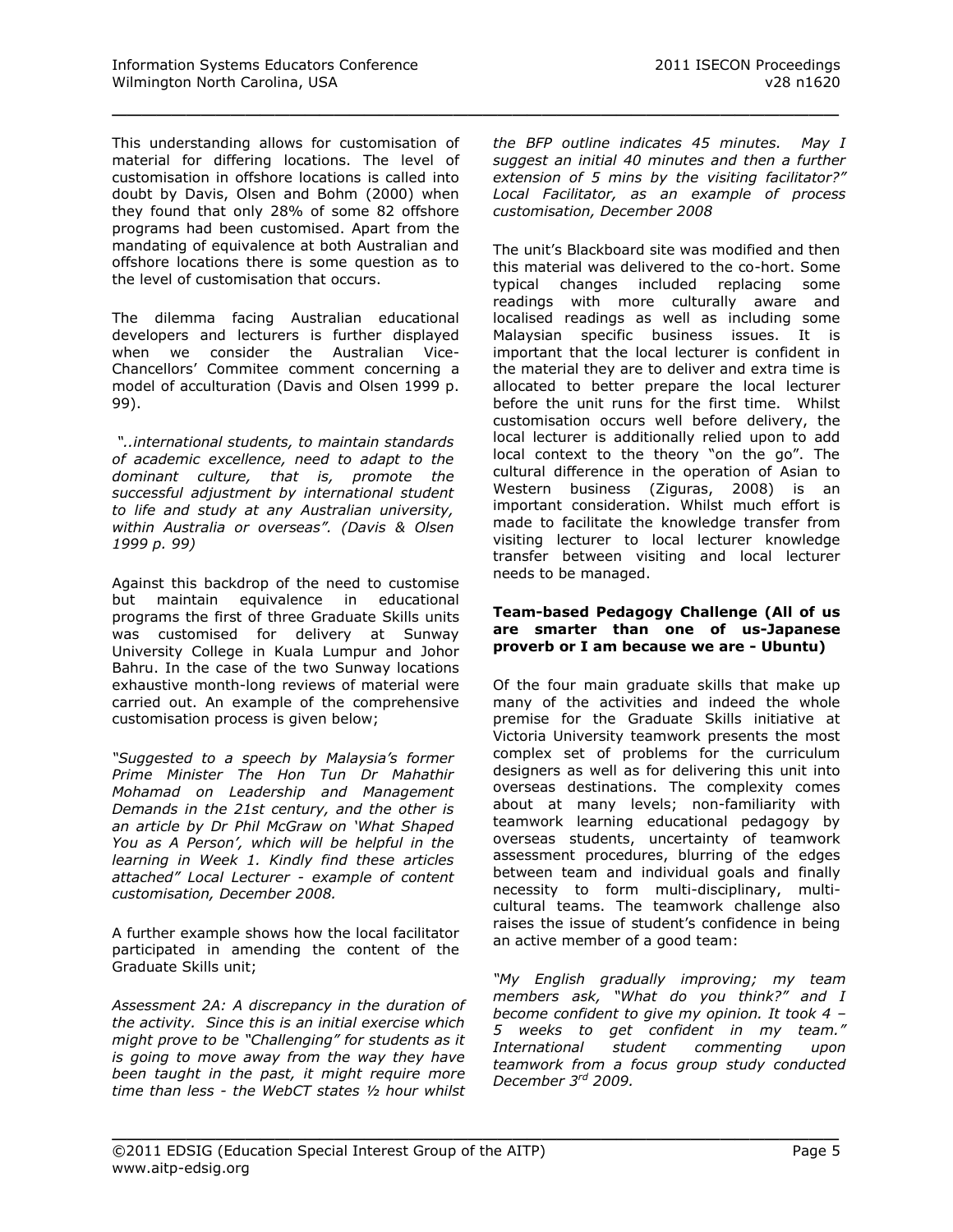The role of teamwork and critical thinking has been the centre of debate in China (Guo & Heijden 2008, Liu 2006) with the recent opening up of China as well as China entering the WTO as driving the desire for more employability driven education. Teamwork is also high on the agenda of Malaysian corporations. A student from the Malaysian campus commenting upon the role of teamwork in the first Graduate Skills Unit:

\_\_\_\_\_\_\_\_\_\_\_\_\_\_\_\_\_\_\_\_\_\_\_\_\_\_\_\_\_\_\_\_\_\_\_\_\_\_\_\_\_\_\_\_\_\_\_\_\_

*"We lacked team spirit as everyone of us were busy with our respective assignments. At first, the information that collected is related and less but all the activities held during workshop helped us to briefly know what to do in our major report. Team members also get the chance to discuss what we need for the next meeting. Each of us managed our assigned task properly and did try hard to find relevant resources. Communication and team spirit are actually major components to achieve our goals. Absence of these two components may lead to destruction of the group and misunderstand will come across among the group members. I'm lucky to have members who contributed lot of their efforts and also asked for help if they are not sure about the information for their respective bottom lines. As for me, I will put more effort in this project because I know I play an important role as a team member in which to have clear mindset that this project is not only for myself but also involved others in the team to achieve completion of task. In order to do so, one of my responsibility is be active in the meetings to help each other and also build strong relationship." Student, PD1 Malaysia, June 2009.*

#### **Facilitator Pedagogy Challenge (Where are the slideshows?)**

Much of this paper reflects upon learning undertaken by the students, a major consideration is the teaching pedagogy that forms the underlying theme of the Graduate Skills units and the associated necessity for the facilitators to grasp and feel comfortable with this paradigm. Whilst this has proven to be an issue in delivering the Graduate Skills unit in Australian campuses it has become a major issue when locating Graduate Skills into offshore destinations. It became necessary to insist that the local facilitator was teacher trained and was given intensive in-service both before the teaching visit and during the teaching visit. Team teaching and video-recording both in Australian classes and overseas classes were additional measures undertaken to prepare the local facilitator for teaching 40, 18-22 years old students in 3 hour blocks. An underlying issue relates to the perceived role of a University lecturer. An intensive Graduate Skills based unit requires intensive class based activities and interaction with students. The role of the facilitator then becomes an enabler for learning to occur whilst making sure that students are driving the learning themselves in their teams. Not all university lecturers are comfortable with this requirement, indeed one academic commented,

*"….no, I was not comfortable without slideshows nor complete control over what is happening, I get it but I cannot facilitate what goes on…" Anonymous Academic, Victoria University, 2008* 

A further comment from one of the overseas facilitators after two semesters of Graduate Skills teaching;

*"Yes, I must agree PD is very taxing but enjoyable, nevertheless." Anonymous Academic, Partner University to Victoria University, 2009*

#### **Student/Facilitator Trust Challenge (Assessment – Assessment)**

The students trust issue is addressed by making certain that the normal two way communication in the lecture/seminar reaches all students (Stein, 2009). It is very easy for students to attend without ever engaging in the class. This becomes crucial for the Graduate Skills unit. This unit is an intensive 3 hr workshop/seminar where students work together in teams and are expected to produce outcomes in defined timeframes. An example of the intensive skills based activities of the Graduate Skills Unit is at the heart of the following student's reflective writing. The student is commenting on their fears of presenting in public:

*"During the explanation, I feel nervous and lack of confident as I seldom give a speech or explanation in front of the classroom. I did not dare to look at the audience, I did not have eye contact to them I put all my attention to my*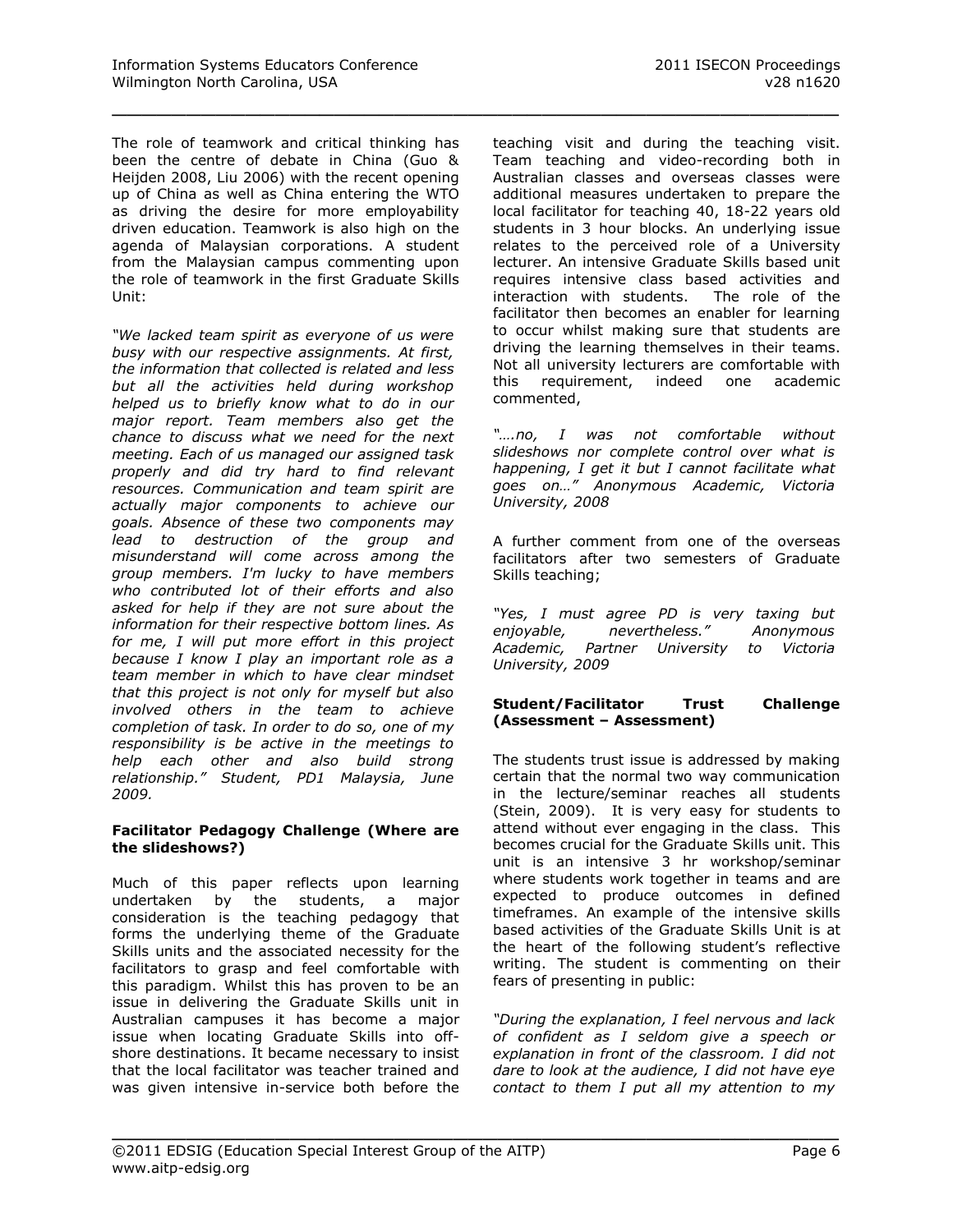*lecturer only. However, if it is present in a team, I might have more confident as the poor performance of mine may result a bad impression to everyone. I realized I cannot continue to be like that. I must improve myself whether in confident as well as when giving a speech or explanation to people. …… Sooner or later, I will have a group presentation for my final report. I do not want to affect my group's performance due to my bad presentation skill. In future, I believe when I step into community, society as well as working life, there are lots of presentations waiting for me. Therefore, I must well prepare before I mess up everything" Student, PD1 Malaysia, June 2009*

Assessment also seems to take an elevated importance and needs to be tailored to ensure originality and to fully test both individual and teamwork components. The perception that Asian educational culture relies heavily on individual testing was evident, furthermore there was a need to introduce students to the concept that teamwork assessment supplanted individual assessment. Importantly there was not a great difference between Malaysian and Australian students in the teamwork versus individual dialogue. Teamwork problems like "free riding" and the range of problems created by multicultural balanced teams could be the focus of further studies.

# **7. CONCLUSION**

The Victoria University Business Faculty undertook a wide ranging review and introduced three new units that not only replaced discipline content based units but introduced a new teaching/learning pedagogy. The two crucial themes that come out of the challenges presented above are relationship and trust building and the need for rapid adaption to the facilitator-led collaborative team-based pedagogy.

Firstly, relationship building is the crucial underpinning necessary to deliver effective units. Relationships need to be developed quickly by the visiting lecturer (3-7 days) with the local institution, the local administrative staff, with the local support staff, the local lecturer and of course with the students. These relationships then need to be nurtured and renewed for every visit. Trust forms an important component of this relationship building. It is difficult to monitor day to day

class activities so far from home. Indeed it may be considered an intrusion to delve into the class once the local lecturer takes over, these are shared lectures taken by permanent lecturers not sessional or contract staff.

\_\_\_\_\_\_\_\_\_\_\_\_\_\_\_\_\_\_\_\_\_\_\_\_\_\_\_\_\_\_\_\_\_\_\_\_\_\_\_\_\_\_\_\_\_\_\_\_\_

Secondly, the very nature of the Graduate Skills unit that is the subject of this paper requires an intensive facilitator/student interaction which is based on the learning process rather than learning content. The slideshows delivering accounting or economic theories are replaced by teams working on complex business problems that have a "real world" focus. Rolling out this pedagogy into a program that has focussed on the lecture/tutorial model requires considerable groundwork to be completed. It is just not possible to "run and gun" a complex unit without adequate infrastructure, both hardware, software and most importantly people. Much of the TNE impetus relies upon the visiting lecturer delivering complex process oriented units from a distance. Extensive relationship building skills are required to deliver the trust required to sustain joint educational partnerships between organizations emanating from disparate cultural and geographic locations.

# **8. LIMITATIONS AND FURTHER RESEARCH**

A limitation is associated with the level of statistical analysis, further research could include more formal focus group qualitative data gathering and cross-tabulated analysis of the differing co-horts. The challenges that were identified could be further analysed and finetuned. Another approach could be to analyse the graduate skills namely teamwork, problem solving, communications and academic skills and how the student perception of these skills differs in different cultural locations. Another area of research could be an analysis of teamwork problems like "free riding" and the intersection of problems created by gender balanced teams as well as cultural considerations.

#### **REFERENCES**

Australian Bureau of Statistics, (ABS). (2006). *ABS International Goods and Services Note 5368.0 and Balance of Payments Note 5302.0*, Australian Bureau of Statistics, Retrieved June 3<sup>rd</sup>, 2007 from [http://www.ausstats.abs.gov.au/ausstats/](http://www.ausstats.abs.gov.au/ausstats/subscriber.nsf/0/9D32BCE359628AB5CA2572D00012E0D8/$File/53680_Mar%202007(reissue).PDF) [subscriber.nsf/0/9D32BCE359628AB5CA2](http://www.ausstats.abs.gov.au/ausstats/subscriber.nsf/0/9D32BCE359628AB5CA2572D00012E0D8/$File/53680_Mar%202007(reissue).PDF)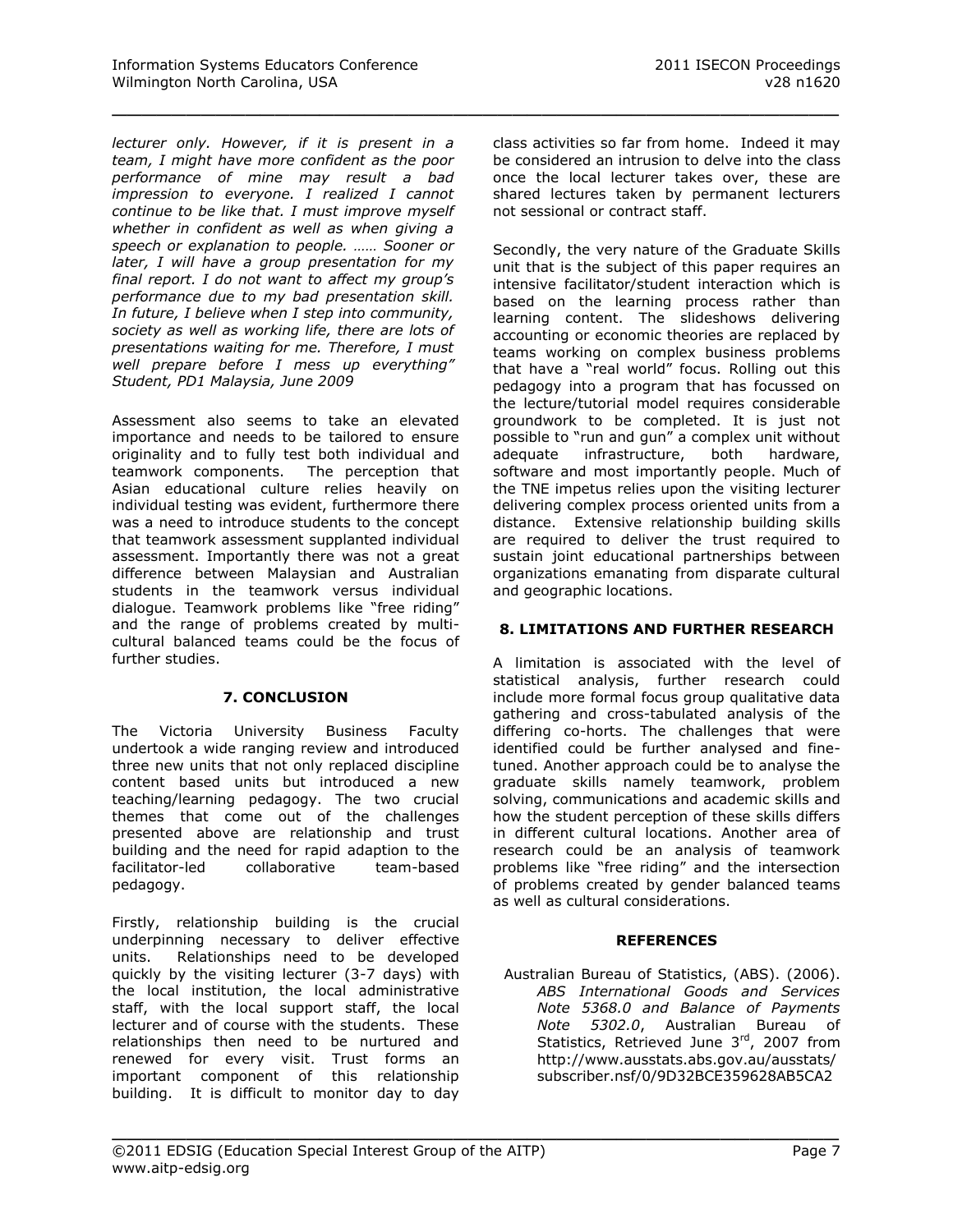[572D00012E0D8/\\$File/53680\\_Mar%2020](http://www.ausstats.abs.gov.au/ausstats/subscriber.nsf/0/9D32BCE359628AB5CA2572D00012E0D8/$File/53680_Mar%202007(reissue).PDF) [07\(reissue\)..PDF](http://www.ausstats.abs.gov.au/ausstats/subscriber.nsf/0/9D32BCE359628AB5CA2572D00012E0D8/$File/53680_Mar%202007(reissue).PDF)

\_\_\_\_\_\_\_\_\_\_\_\_\_\_\_\_\_\_\_\_\_\_\_\_\_\_\_\_\_\_\_\_\_\_\_\_\_\_\_\_\_\_\_\_\_\_\_\_\_

- Cunningham, S., Yoni R., Lawrence S., Suellen T., Kerry B., Terry F., & Peter C., (2000). *The Business of Borderless Education*. Canberra: DETYA. Retrieved June 2<sup>nd</sup>, 2007, from [http://www.dest.gov.au/archive/highered/](http://www.dest.gov.au/archive/highered/eippubs/eip00_3/contents.pdf) [eippubs/eip00\\_3/contents.pdf](http://www.dest.gov.au/archive/highered/eippubs/eip00_3/contents.pdf)
- Davis, D. & Olsen, A. (1999). International Education: The Professional Edge. *A set of research papers presented at the 13th Australian International Education Conference*. Fremantle, IDP Education Australia
- Davis, D., Olsen, A. and Bohm, A. (2000). Transnational Education Providers, Partners and Policy: Challenges for Australian Institutions Offshore. *A research paper presented at the 14th Australian International Educational Conference*, Brisbane, 2000
- Department of Employment and Workforce Relations, (DEWR)., (2006). *Skills in Demand*, Department of Employment and Workforce Relations, Retrieved 25<sup>th</sup>, July 2007 **from**, [http://www.workplace.gov.au/NR/rdonlyre](http://www.workplace.gov.au/NR/rdonlyres/35D58940-96FF-4260-AB85-23D9BF7CAF64/0/SkillsinDemandSeptember2006.pdf) [s/35D58940-96FF-4260-AB85-](http://www.workplace.gov.au/NR/rdonlyres/35D58940-96FF-4260-AB85-23D9BF7CAF64/0/SkillsinDemandSeptember2006.pdf) [23D9BF7CAF64/0/SkillsinDemandSeptemb](http://www.workplace.gov.au/NR/rdonlyres/35D58940-96FF-4260-AB85-23D9BF7CAF64/0/SkillsinDemandSeptember2006.pdf) [er2006.pdf](http://www.workplace.gov.au/NR/rdonlyres/35D58940-96FF-4260-AB85-23D9BF7CAF64/0/SkillsinDemandSeptember2006.pdf)
- Doorbar, A., (2005). Transnational Education: An in-depth look at this emerging market, *AIEC 2005*, Gold Coast, Australia, Retrieved December 9<sup>th</sup> 2009 from [http://www.aiec.idp.com/past\\_papers/200](http://www.aiec.idp.com/past_papers/2005.aspx) [5.aspx](http://www.aiec.idp.com/past_papers/2005.aspx)
- Fahey, S., (2006). *Australia-China Services Trade: Opportunities and Challenges of a free Trade Agreement*, Beijing, 24 April 2006, Retrieved June  $2<sup>nd</sup>$ , 2007 from [http://www.dfat.gov.au/geo/china/fta/060](http://www.dfat.gov.au/geo/china/fta/060424_beijing_fahey_speech) 424 beijing fahey speech
- Freeman, M., Treleavan, L., Ramburuth, P., Leask, B., Caulfield, N., & Simpson, L.,<br>(2009). Developing Intercultural Developing Intercultural Competence in Australian Business Higher education: A literature Review, Journal of

Managerial Psychology: Special Issue in Intercultural Competence, under review

- Freudenberg, B., Brimble, M., & Cameron, C., (2009). The Building of a Professional: Creating greater career identity within a degree, *Social Science Research Network*, Retrieved December 10<sup>th</sup>, 2009 from, [http://papers.ssrn.com/sol3/papers.cfm?a](http://papers.ssrn.com/sol3/papers.cfm?abstract_id=1460708) [bstract\\_id=1460708](http://papers.ssrn.com/sol3/papers.cfm?abstract_id=1460708)
- Grey, M., (2002). Drawing with Difference: challenges faced by international students in an undergraduate business degree, *Teaching in Higher Education*, 7(2), 153- 166
- Guo, Z., & Heijden, B., (2008). Employability enhancement of business graduates in China, Reacting upon the challenges of globalisation and labour market demands, *Education & Training*, 50(4), 289-304.
- Gurvinder, S., & Sharan Kaur, S., (2008).. Malaysian Graduates' Employability Skills, *UniTAR e-Journal*, 4(1), 14-44.
- Helms, R., (2008). Transnational Education in China: Key Challenges, Critical Issues, and Strategies for Success, *The Observatory on Borderless Higher Education*, May 2008, 2-30.
- Kavanagh, M., & Drennan, L. (2008). What skills and attributes does an accounting graduate need? Evidence from student perceptions and employer expectations, *Accounting and Finance*, 48, 279-300
- Kingston, E., & Forland, H., (2008). Bridging the Gap in Expectations between International Students and Academic Staff, *Journal of International Education*, 12(2), 204-211
- Knight, J., (1997). Internationalisation of Higher Education: A Conceptual Framework, in *Internationalisation of Higher Education in Asia Pacific Countries.* Jane Knight and Hans de Wit, Editors, EAIE, Amsterdam, The Netherlands, 5-19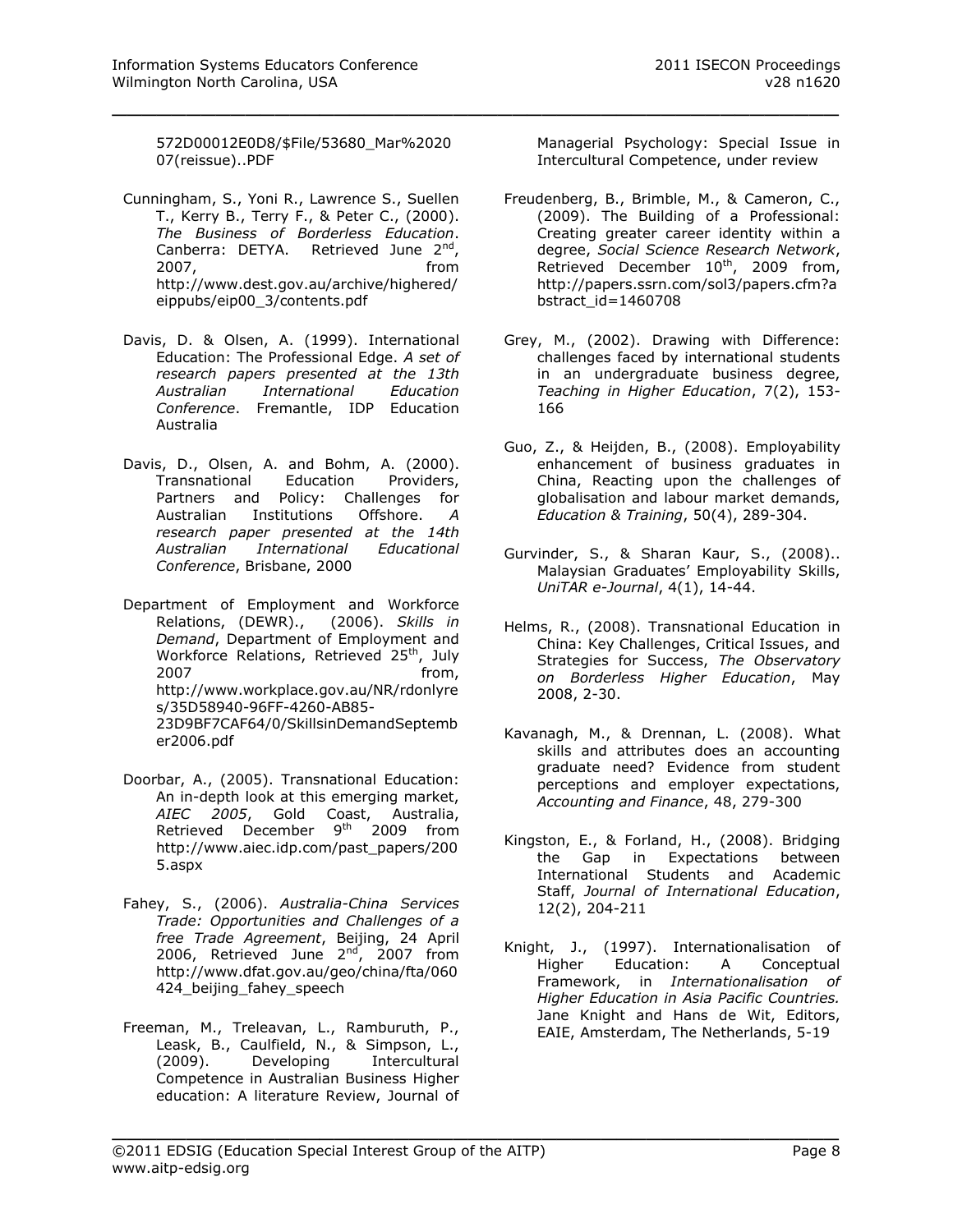Liu, S., (2006). Developing China's future managers: learning from the West? *Education & Training*, 48(1), 6-14

- Michealson, L., Bauman-Knight, A., & Fink, D., (2004). *Team-Based Learning: A transformative use of small groups in college teaching,* Stylus Publishing, Sterling, VA, US, 25-50
- Miles, M.B., & Huberman, A.M., (1994). *Qualitative Data Analysis*, 2nd ed., Sage, Beverley Hills, CA, US, 55-66
- Miliszewska, I., (2008). "Transnational Education Programs: Student Reflections on a Fully-Online Versus a Hybrid Model", *Hybrid Learning and Education*, Springer Volume 5169/2008, Berlin, Heidelberg, 79-90
- Mohd.Sahandri, G., & Safuddin, K., (2009). Generic Skills in Personnel Development, *European Journal of Social Science*, 11(4)., 684-689
- Patrick, K., (1997). *Internationalising the university: Implications for teaching and learning*, Retrieved June 2<sup>nd</sup>, 2007, from [http://www.rmit.edu.au/browse/Our%20O](http://www.rmit.edu.au/browse/Our%20Organisation%2FInternational%2FInfo) [rganisation%2FInternational%2FInfo](http://www.rmit.edu.au/browse/Our%20Organisation%2FInternational%2FInfo)
- Quek, Ai-Hwa, (2005). Learning for the workplace: a case study in graduate employees' generic competencies, *Journal of Workplace Learning*, 17(4), 231-241
- Rigby, B., (2009). Review of Generic Skills, Critical Thinking, Team Work, Ethical practice and Sustainability, *Australian Learning and teaching Co*uncil, Retrieved November  $21^{st}$ , 2009 from [http://www.altcexchange.edu.au/system/f](http://www.altcexchange.edu.au/system/files/Review%20of%20Generic%20skills_2.pdf) [iles/Review%20of%20Generic%20skills\\_2.](http://www.altcexchange.edu.au/system/files/Review%20of%20Generic%20skills_2.pdf) [pdf](http://www.altcexchange.edu.au/system/files/Review%20of%20Generic%20skills_2.pdf)
- Star, C., & Hammer, S., (2008). Teaching Generic Skills - eroding the higher purpose of universities, or an opportunity for renewal? Oxford Review of Education, 34(1), 237-251
- Stein, A., (2009). Delivering SAP Information Systems Courses 9116 Kilometers from Home, *Information Systems Education*  Journal, 7(39)., Retrieved December 5<sup>th</sup>, 2010 from<http://isedj.org/7/39>
- VU Business Review, (2008). *Victoria University Review of the Bachelor of Business Degree Program*, Retrieved December  $4<sup>th</sup>$ , 2009 from, [http://intranet.businessandlaw.vu.edu.au/](http://intranet.businessandlaw.vu.edu.au/faculty_planning/docs/en/1143_Survey_Report/pdf/Survey_Report.pdf) [faculty\\_planning/docs/en/1143\\_Survey\\_R](http://intranet.businessandlaw.vu.edu.au/faculty_planning/docs/en/1143_Survey_Report/pdf/Survey_Report.pdf) [eport/pdf/Survey\\_Report.pdf](http://intranet.businessandlaw.vu.edu.au/faculty_planning/docs/en/1143_Survey_Report/pdf/Survey_Report.pdf)
- Xu, R., (2004). Chinese Mainland Students' Experiences of Teaching and Learning at a Chinese University: Some Emerging Findings, *BERA 2004 Conference*, UMIST, Manchester, 15th –18th, September 2004.
- Ziguras, C., (1999). Cultural diversity and transnational flexibility delivery, In ASCILITE99 Responding to Diversity: *Proceedings of the 16th Annual Conference of the Australasian Society for Computers in Learning in Tertiary Education*. Queensland University of Technology, Brisbane, 4-8 December, Retrieved June 3<sup>rd</sup>, 2007, from [http://www.ascilite.org.au/conferences/bri](http://www.ascilite.org.au/conferences/brisbane99/papers/ziguras.pdf) [sbane99/papers/ziguras.pdf](http://www.ascilite.org.au/conferences/brisbane99/papers/ziguras.pdf)
- Ziguras, C., (2008). The Cultural Politics Of Transnational Education: Ideological And Pedagogical Issues For Teaching Staff, *Teaching in Transnational Higher Education, Enhancing Learning for Offshore International Students*, Wallace and Dunn (Eds). Routledge, London, 44- 54.
- Zimitat, C., (2008). Student Perceptions of Internationalisation of The Undergraduate Curriculum Chapter 13, *Teaching in Transnational Higher Education, Enhancing Learning for Offshore International Students*, Wallace and Dunn (Eds). Routledge, London, 135-147.